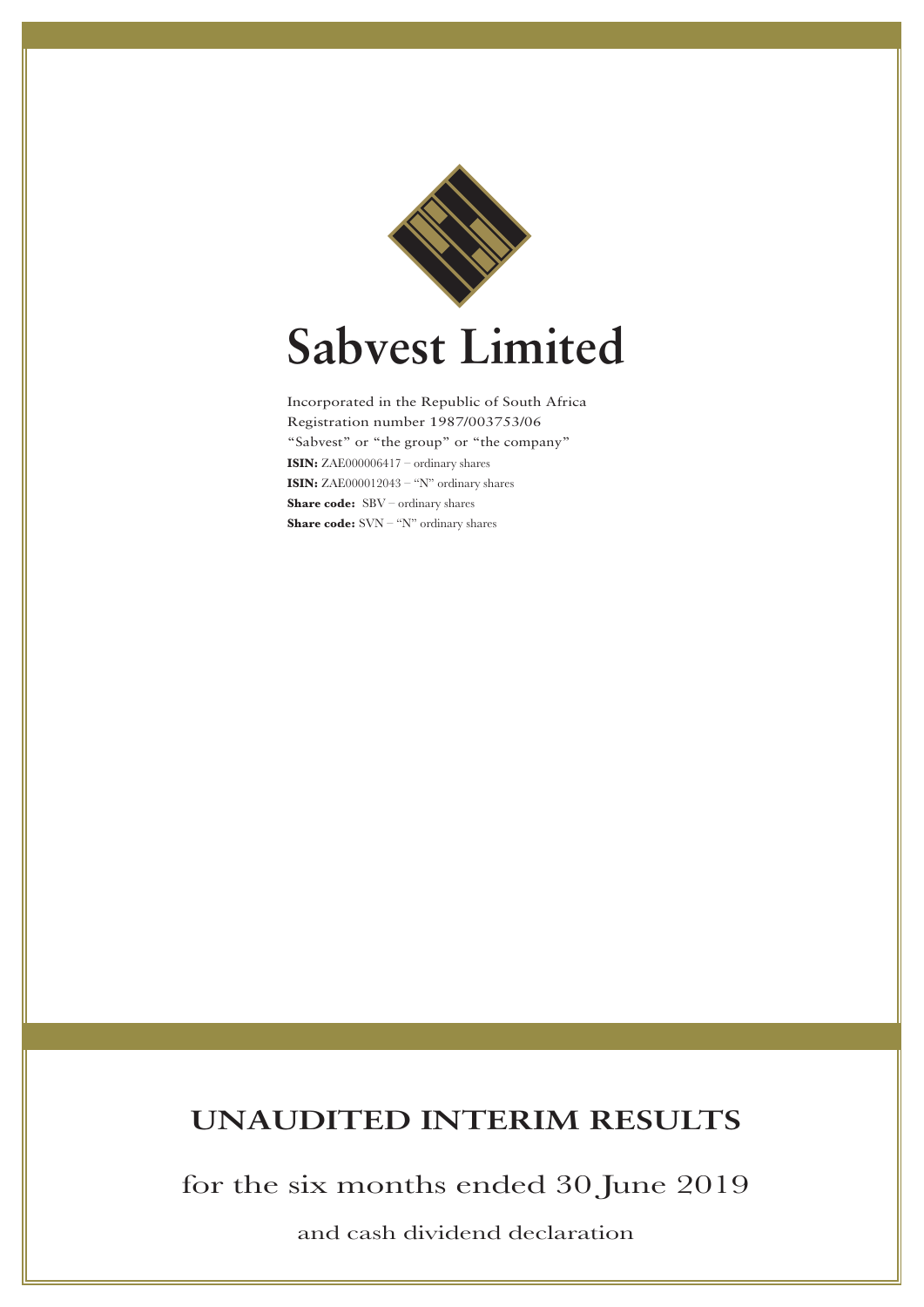## **Consolidated Condensed Statement of Financial Position**

as at 30 June 2019

|                                                         | <b>Unaudited</b><br>30 June<br>2019<br>R'000 | Unaudited<br>30 June<br>2018<br>R'000 | Audited<br>31 Dec<br>2018<br>R'000 |
|---------------------------------------------------------|----------------------------------------------|---------------------------------------|------------------------------------|
| <b>Non-current assets</b>                               | 2714267                                      | 2 086 623                             | 2 367 060                          |
| Property, plant and equipment                           | 3995                                         | 2972                                  | 2688                               |
| Right of use asset                                      | 988                                          |                                       |                                    |
| Investment holdings                                     | 2709284                                      | 2 055 050                             | 2 364 372                          |
| Unlisted investments                                    | 2 187 770                                    | 1 375 589                             | 1707546                            |
| Listed investments                                      | 470889                                       | 573 295                               | 566 699                            |
| Listed investments held indirectly                      | 50 625                                       | 134 767                               | 90 127                             |
| <b>Current assets</b>                                   | 261 447                                      | 749 754                               | 452 538                            |
| Finance advances and receivables                        | 112 488                                      | 28 210                                | 34 987                             |
| Listed investments held indirectly<br>(held-for-sale)   |                                              |                                       | 65 985                             |
| Listed share portfolios                                 |                                              | 394 201                               |                                    |
| Equity investment                                       |                                              | 41 222                                |                                    |
| Bond portfolio                                          | 71 761                                       | 101819                                | 101 993                            |
| Cash balances                                           | 77 198                                       | 184 302                               | 249 573                            |
| <b>Total</b> assets                                     | 2975714                                      | 2836377                               | 2819598                            |
| Ordinary shareholders' equity                           | 2 469 699                                    | 2 471 137                             | 2 446 148                          |
| <b>Non-current liabilities</b>                          | 410 805                                      | 299 641                               | 277 109                            |
| Interest-bearing debt                                   | 230 000                                      | 140 000                               | 100 000                            |
| Deferred tax liabilities                                | 180 805                                      | 159 641                               | 177 109                            |
| <b>Current liabilities</b>                              | 95 210                                       | 65 599                                | 96 341                             |
| Interest-bearing debt                                   | 46 614                                       | 40 235                                | 66 176                             |
| Equity/bond portfolio finance                           |                                              | 32 130                                |                                    |
| Current portion of non-current<br>interest-bearing debt | 40 000                                       |                                       | 40 000                             |
| Interest-bearing debt                                   | 6614                                         | 8 1 0 5                               | 26 176                             |
| Accounts payable and provisions                         | 48 5 9 6                                     | 25 364                                | 30 165                             |
| Total equity and liabilities                            | 2975714                                      | 2836377                               | 2819598                            |

### **Consolidated Condensed Statement of Cash Flows**

for the six months ended 30 June 2019

|                                                                     | <b>Unaudited</b><br>30 June<br>2019<br>R'000 | Unaudited<br>30 June<br>2018<br>R'000 | Audited<br>31 Dec<br>2018<br>R'000 |
|---------------------------------------------------------------------|----------------------------------------------|---------------------------------------|------------------------------------|
| Cash (utilised in)/generated by<br>operating activities             | 27 780                                       | (65928)                               | (52 477)                           |
| Net income for the period                                           | 52 551                                       | 159 965                               | 238 083                            |
| Adjusted for non-cash items                                         | (9722)                                       | (164 730)                             | (214909)                           |
| <b>Cash flows from operations</b>                                   | 42829                                        | (4765)                                | 23 174                             |
| Dividends paid $-$ ordinary                                         | (15049)                                      | (15857)                               | (30345)                            |
| - special                                                           |                                              | (45306)                               | (45306)                            |
| Cash flows (utilised in)/from<br>investing activities               | (310 593)                                    | 251977                                | 438 465                            |
| These include:                                                      |                                              |                                       |                                    |
| Purchase of investment holdings and<br>offshore portfolio           | (427665)                                     | $(1\ 205\ 143)$ $(1\ 557\ 661)$       |                                    |
| Proceeds from sale of investment holdings<br>and offshore portfolio | 195 664                                      | 94 446                                | 643 431                            |
| Proceeds from sale of fixed assets                                  |                                              | 300                                   | 300                                |
| Proceeds of special dividend                                        |                                              | 1 387 500                             | 1 387 500                          |
| Finance advances and other                                          | (78592)                                      | (25126)                               | (35105)                            |
| Cash effects of financing activities                                | 110 438                                      | (1805)                                | (136, 473)                         |
| These include:                                                      |                                              |                                       |                                    |
| Increase in long-term loans                                         | 130 000                                      |                                       |                                    |
| Interest-bearing debt                                               | (19562)                                      | (25107)                               | (7 036)                            |
| Decrease in offshore portfolio finance                              |                                              | 24 4 4 5                              | (7685)                             |
| Purchase of company shares                                          |                                              |                                       | $(120\ 609)$                       |
| Other                                                               |                                              | (1 143)                               | (1143)                             |
| Change in cash and cash equivalents                                 | (172375)                                     | 184 244                               | 249 515                            |
| Cash and cash equivalents at beginning<br>of period                 | 249 573                                      | 58                                    | 58                                 |
| Cash and cash equivalents at<br>end of period                       | 77 198                                       | 184 302                               | 249 573                            |

## **Consolidated Condensed Statement of Comprehensive Income**

for the six months ended 30 June 2019

|                                                                          |                  | Unaudited              |          |
|--------------------------------------------------------------------------|------------------|------------------------|----------|
|                                                                          | <b>Unaudited</b> | Restated <sup>*2</sup> | Audited  |
|                                                                          | <b>30 June</b>   | 30 June                | 31 Dec   |
|                                                                          | 2019             | 2018                   | 2018     |
|                                                                          | R'000            | R'000                  | R'000    |
| Gross income from operations and<br>investments                          | 95 407           | 227 247                | 364 351  |
| Dividends received                                                       | 66 478           | 15 271                 | 53 557   |
| Interest received                                                        | 9 2 6 5          | 15 602                 | 27 758   |
| Foreign exchange (loss)/gain                                             | (6975)           | 12 101                 | 21 681   |
| Income/(loss) on financial investments<br>and shares                     | 5052             | (2780)                 | 68 405   |
| Fees and sundry income                                                   | 942              | 966                    | 2047     |
| Fair value adjustment to investments                                     | 20 645           | 186 087                | 190 903  |
| - Listed                                                                 | (99696)          | 64 637                 | (89653)  |
| - Listed investments held indirectly                                     | (14625)          | (15 242)               | 6 103    |
| - Unlisted                                                               | 134 966          | 136 692                | 274 453  |
| <b>Transactional costs</b>                                               | (3659)           | (6755)                 | (11877)  |
| Impairments written back                                                 | 419              | 435                    | 851      |
| Fair value loss on initial recognition of<br>interest-free loans         | (274)            |                        | (3907)   |
| Interest paid                                                            | (9976)           | (8442)                 | (16 752) |
| Net income before expenses and<br>exceptional items                      | 81 917           | 212 485                | 332 666  |
| Less:<br>Expenditure                                                     | $(25\;670)$      | (18 686)               | (43 281) |
| Operating $costs - fixed$                                                | (16820)          | (15166)                | (27 222) |
| Operating $costs - variable$                                             | (841)            | (3 289)                | (15 487) |
| Depreciation                                                             | (409)            | (231)                  | (572)    |
| Net income before taxation                                               | 56 247           | 193799                 | 289 385  |
| Taxation - deferred                                                      | (3696)           | (33 834)               | (51302)  |
| Net income for the year attributable<br>to equity shareholders           | 52 551           | 159 965                | 238 083  |
| Translation of foreign subsidiary *1                                     | (13 951)         | 69 533                 | 101 523  |
| <b>Total comprehensive income</b><br>attributable to equity shareholders | 38 600           | 229 498                | 339 606  |

\*1 *This item may subsequently be classified to profit and loss.*

\*2 *Refer to restatement of comparative information.*

# **Other Information**

as at 30 June 2019

|                                                                          | <b>Unaudited</b><br>30 June<br>2019<br>R'000 | Unaudited<br>30 June<br>2018<br>R'000 | Audited<br>31 Dec<br>2018<br>R'000 |
|--------------------------------------------------------------------------|----------------------------------------------|---------------------------------------|------------------------------------|
| Net asset value per share with investments<br>at fair value $-$ cents    | 5908                                         | 5458                                  | 5852                               |
| Number of shares in issue less held in<br>treasury $-000$ 's             | 41802                                        | 45 274                                | 41 802                             |
| Earnings per share $-\text{cents}$                                       | 125,7                                        | 353,3                                 | 531,3                              |
| Weighted average number of shares in<br>$isue = 000's$                   | 41802                                        | 45 279                                | 44 813                             |
| <b>Reconciliation of headline earnings</b><br>$(\mathbf{R}^{\prime}000)$ |                                              |                                       |                                    |
| Net income for the period                                                | 52 551                                       | 159 965                               | 238 083                            |
| Profit on sale of property, plant and<br>equipment                       |                                              | (155)                                 | (155)                              |
| Headline earnings for the period                                         | 52 551                                       | 159 810                               | 237 928                            |
| Headline earnings per share $-\text{ cents}$ $*$ <sup>3</sup>            | 125,7                                        | 352,9                                 | 530,9                              |

\*3 *There are no diluting instruments.*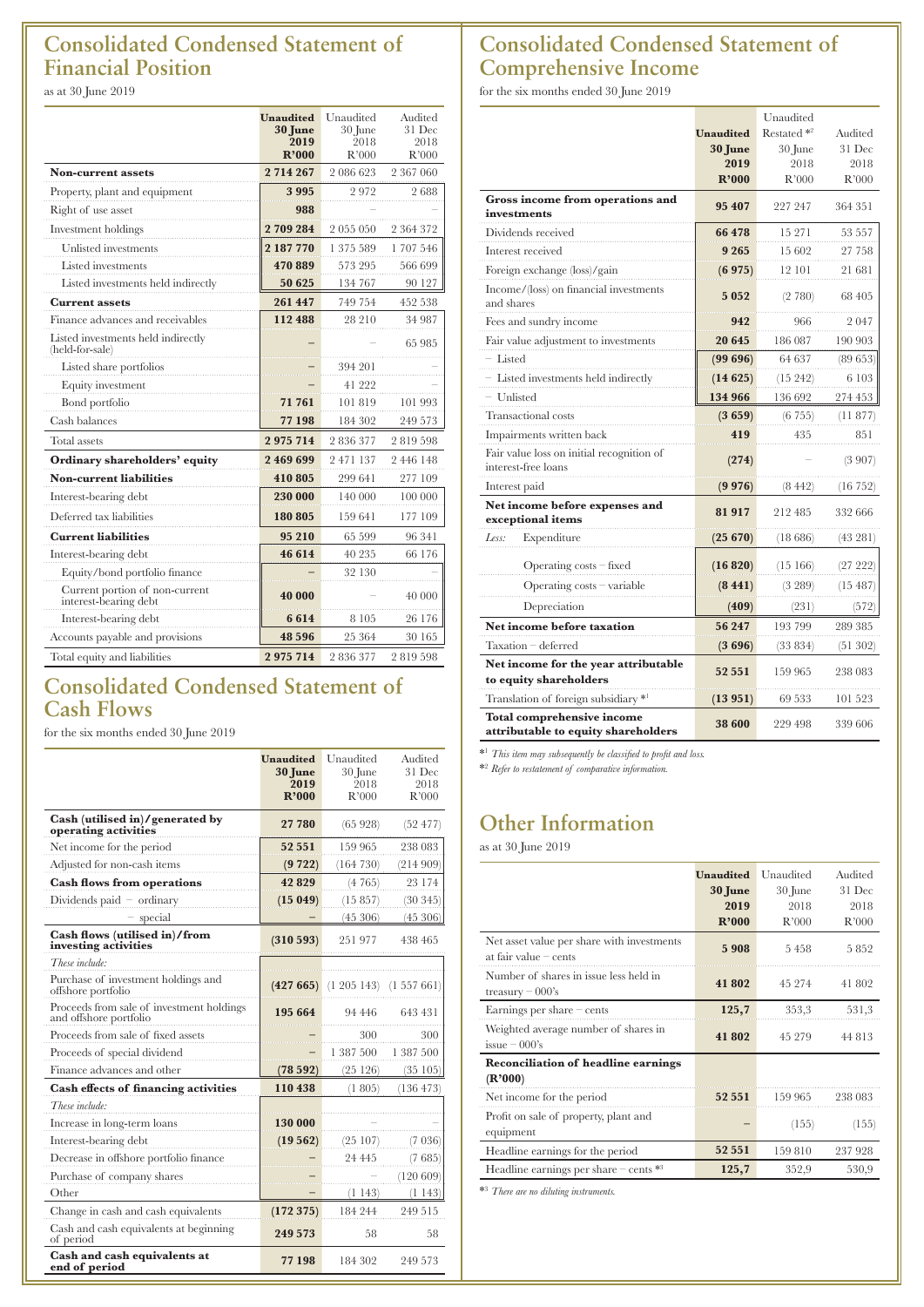### **Consolidated Condensed Statement of Changes in Equity**

for the six months ended 30 June 2019

|                                                               | Share capital<br>R'000 | Share<br>premium<br>R'000 | Non-distribu-<br>table reserve<br>R'000 | Distributable<br>reserve<br>R'000       | Total<br>R'000                       |
|---------------------------------------------------------------|------------------------|---------------------------|-----------------------------------------|-----------------------------------------|--------------------------------------|
| Balance as at 1 January 2018                                  | 851                    | 28 437                    | 42 295                                  | 2 2 3 2 3 6 2                           | 2 303 945                            |
| Total comprehensive profit for the period                     |                        |                           | 101 523                                 | 238 083                                 | 339 606                              |
| Shares held in treasury - written back                        | 5                      | 17311                     |                                         |                                         | 17316                                |
| Shares cancelled                                              | (၁)                    | (45 748)                  |                                         | (93 315)                                | 139 068)                             |
| Dividends paid                                                | -                      |                           |                                         | (75651)                                 | (75651)                              |
| Balance as at 31 December 2018                                | 851                    |                           | 143 818                                 | 2 301 479                               | 2 446 148                            |
| Total comprehensive profit for the period                     |                        |                           | (13951)                                 | 52 551                                  | 38 600                               |
| Dividends paid                                                |                        |                           |                                         | (15049)                                 | (15049)                              |
| Balance at 30 June 2019 (Unaudited)                           | 851                    |                           | 129 867                                 | 2 3 3 8 9 8 1                           | 2 469 699                            |
|                                                               |                        |                           | Unaudited<br>30 June<br>2019<br>R'000   | Unaudited<br>$30$ June<br>2018<br>R'000 | Audited<br>$31$ Dec<br>2018<br>R'000 |
| Dividends per share (proposed after interim/year-end) – cents |                        |                           | 36,0                                    | 32,0                                    | 68,0                                 |

Special dividends per share – cents **100,0** 100,0 100,0 100,0

### **Investment Holdings**

as at 30 June 2019

|                                           | Number of<br>Ordinary | Economic<br>interest | Fair<br>value |
|-------------------------------------------|-----------------------|----------------------|---------------|
|                                           | shares/units          | $^{0/0}$             | R'000         |
| <b>Unlisted Investments</b>               |                       |                      |               |
| Classic Food Brands (Pty) Ltd             |                       | 25,0                 | 29 114        |
| DNI-4PL Contracts (Pty) Ltd <sup>*1</sup> |                       | 20,0                 | 478 728       |
| Flexo Line Products (Pty) Ltd             |                       | 47,5                 | 35 206        |
| ITL Holdings Group <sup>*2</sup>          |                       | 30,0                 | 788 862       |
| Masimong Group Holdings (Pty) Ltd         |                       | 10,0                 | 114 000       |
| Revix Group *6                            |                       | 30,0                 |               |
| SA Bias Industries (Pty) Ltd *3           |                       | 59,9                 | 683 140       |
| Sunspray Food Ingredients (Pty) Ltd *4    |                       | 28,2                 | 58 720        |
|                                           |                       |                      | 2 187 770     |
| <b>Listed Investments</b>                 |                       |                      |               |
| Brait S.E.                                | 4 000 000             |                      | 74 000        |
| Corero Network Security Plc               | 28 000 000            |                      | 37 109        |
| Metrofile Holdings Limited                | 49 000 000            |                      | 79 380        |
| Net1 UEPS Technologies Inc                | 300 000               |                      | 16 575        |
| Rolfes Holdings Limited                   | 28 500 000            |                      | 64 125        |
| <b>Transaction Capital Limited</b>        | 10 000 000            |                      | 199 700       |
|                                           |                       |                      | 470 889       |
| Listed Investments Held Indirectly        |                       |                      |               |
| Rolfes Holdings Limited *5                | 22 500 000            |                      | 50 625        |
|                                           |                       |                      | 50 625        |
| Non-current investment holdings           |                       |                      | 2 709 284     |
| Current investments                       |                       |                      | 71 761        |
| - Listed bond portfolio                   |                       |                      | 71 761        |
| Listed investments held-for-sale          |                       |                      |               |
| <b>TOTAL HOLDINGS</b>                     |                       |                      | 2781045       |

\*1 *Effective interest of 16,0% in DNI through 34,78% of JAA Holdings which owns 46,0% of DNI and a 4% direct interest in DNI.*

\*2  *ITL Holdings Limited Jersey held through Mandarin Industries Limited BVI and ITL Holdings SA (Pty) Ltd held through Mandarin Holdings (Pty) Ltd.*

\*3  *Voting interest 49%.*

\*4  *Held indirectly through ordinary shares in Famdeen Investments (Pty) Ltd.*

\*5  *Held indirectly through participating preference shares in Masimong Chemicals (Pty) Ltd linked to the performance of 22,5m shares in Rolfes Holdings Limited.*

\*6  *Revix UK Limited, Revix Technologies Limited and Revix SA Holdco (Pty) Ltd.* 

## **Contingent Liabilities**

as at 30 June 2019

- 1. The group has rights and obligations in terms of shareholder and purchase and sale agreements relating to its present and former investments.
- 2. Guarantees for the bank borrowings of two investees utilised at 30 June 2019 in amounts totalling R133m (utilisation by investees at 30 June 2018, R139m).

### **Investment Holdings per Sector**

as at 30 June 2019

|                                             | Fair<br>value |
|---------------------------------------------|---------------|
|                                             | R'000         |
| <b>Industrial and Services</b>              |               |
| DNI-4PL Contracts (Pty) Ltd                 | 478 728       |
| <b>ITL Holdings Group</b>                   | 788 862       |
| Metrofile Holdings Limited                  | 79 380        |
| SA Bias Industries (Pty) Ltd                | 683 140       |
|                                             | 2 030 110     |
| <b>Industrial-Food and Related Products</b> |               |
| Classic Food Brands (Pty) Ltd               | 29 114        |
| Flexo Line Products (Pty) Ltd               | 35 206        |
| Sunspray Food Ingredients (Pty) Ltd         | 58 720        |
|                                             | 123 040       |
| <b>Information Technology</b>               |               |
| Corero Network Security Plc                 | 37 109        |
| Revix Group *6                              |               |
|                                             | 37 109        |
| Mining, Chemicals and Agriculture           |               |
| Masimong Group Holdings (Pty) Ltd           | 114 000       |
| Rolfes Holdings Limited                     | 114 750       |
|                                             | 228 750       |
| <b>Specialised Financial</b>                |               |
| <b>Brait SE</b>                             | 74 000        |
| Net1 UEPS Technologies Inc                  | 16 575        |
| <b>Transaction Capital Limited</b>          | 199 700       |
|                                             | 290 275       |
|                                             | 2709284       |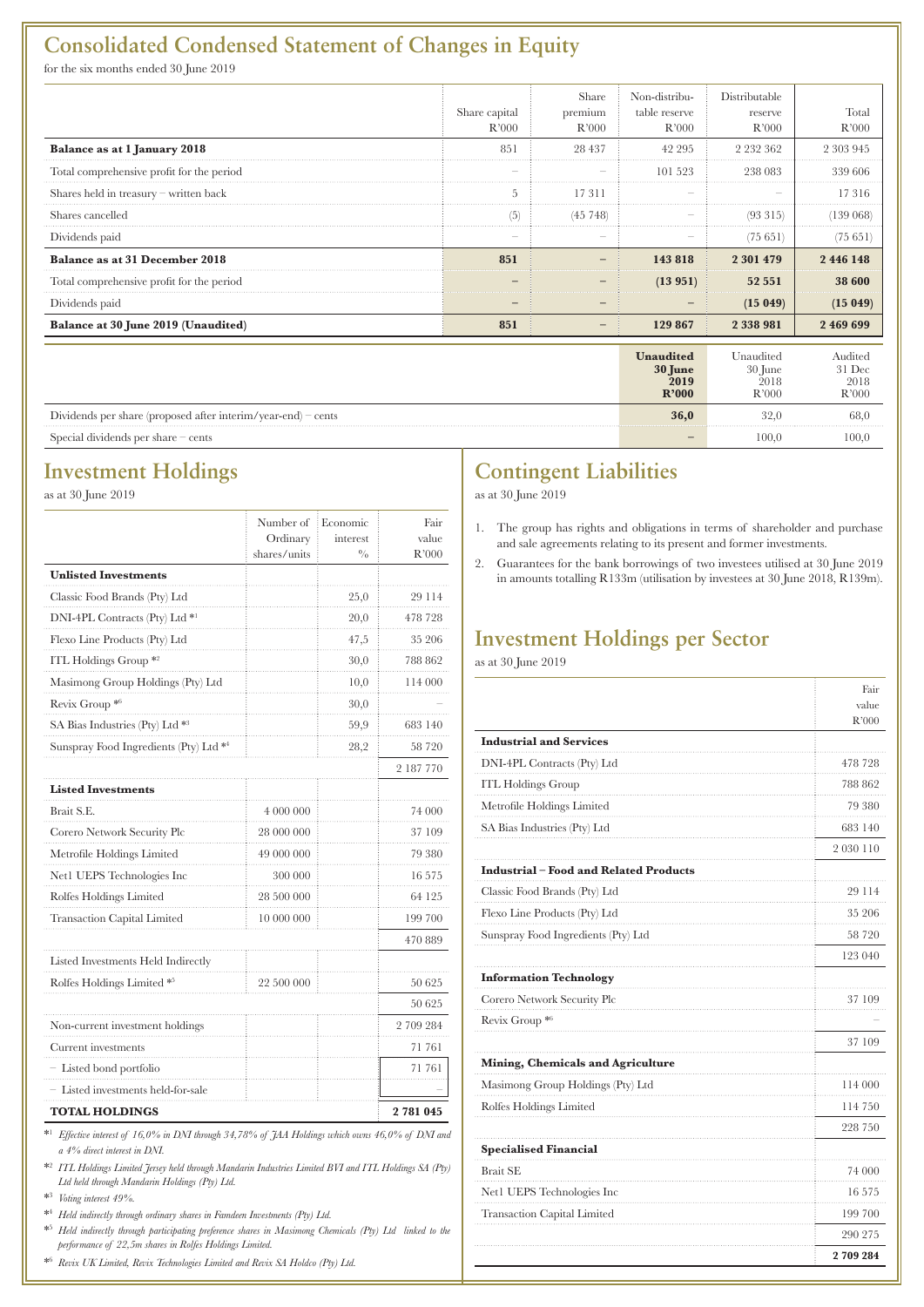### **Commentary**

#### **PROFILE**

Sabvest is an investment group which has been listed on the JSE since 1988. Its 17,0m ordinary shares and 24,8m 'N' ordinary shares are quoted in the Equity Investment Instruments sector of the JSE.

Sabvest has interests in eight unlisted investments, direct and indirect interests in six listed investments and an offshore bond portfolio, all accounted for on a fair value basis. In addition Sabvest makes finance advances, holds general debt, share and cash portfolios, and undertakes other fee, finance and profit earning activities from time to time.

#### **CHANGES IN INVESTMENT HOLDINGS**

During the reporting period, Sabvest has

- Purchased an additional 2,5m shares in Metrofile for R3,9m thereby increasing its interest in Metrofile to 49m shares representing an 11,6% interest in Metrofile;
- Purchased an additional 1,0m shares in Rolfes for R2,4m thereby increasing its direct and indirect economic interests in Rolfes to 51m shares representing a 31% economic interest in Rolfes;
- Disposed of its 200 000 units in Value Capital Partners Fund for R26,9m;
- Purchased a 10% interest in Masimong Group Holdings (Pty) Limited, as advised on SENS;
- Purchased a 30% interest in Revix Group in the UK and RSA, as advised on SENS;
- Increased its direct and indirect interests in DNI-4PL Contracts (Pty) Limited to 20% through its 34,78% interest in JAA Holdings (Pty) Limited which now owns 46% of DNI and 4% directly in DNI, as advised on SENS; and
- Varied its bond and money market holdings to optimise returns on surplus cash without general equity risk at this time.
- Subsequent to the reporting date, Sabvest has

• Purchased a 49% interest in Apex Partners Holdings (Pty) Limited, as advised on SENS.

During the reporting period, Sabvest's major unlisted investees have concluded various transactions as follows:

- ITL Group has increased its interest in ITL Bangladesh from 50% to 100%, established new manufacturing facilities in Ethiopia and Mauritius, approved a new business unit in North Vietnam and commenced its first roll out of RFID contracts in RSA and to a major global customer; and
- The Flowmax UK division of SA Bias Industries has acquired 76% of Whisper Pumps Limited in the UK and 60% of Petroy B.V. in the Netherlands.
- No Sabvest shares were purchased or issued during the reporting period.

#### **FINANCIAL RESULTS**

NAV per share increased by 8% to 5 908c over the twelve months from the prior interim reporting date.

PAT reduced materially to R52,6m for the reporting period primarily due to fair value losses of R114m on direct and indirect listed investments (2018: gain R49,4m) due to lower listed share prices at the reporting date, and forex losses of R6,9m (2018: gain R12,1m). The gain of R134,9m on unlisted investments was substantially the same as in the prior interim period but is stated after the SA Bias valuation was reduced by a special dividend paid during the period of which Sabvest's share was R41,25m.

The balance sheet remained strong and liquid with shareholders' funds of R2,469bn, interest-bearing debt net of cash and bonds of R128m and indebtedness of investees under Sabvest financial guarantees of R133m. The guarantees are expected to be released or run down to zero over the forthcoming 24 months.

Dividends for the interim period have been increased by 12,5% to 36c per share (2018: 32c per share).

#### **LISTED INVESTMENTS**

- Brait's share price reduced materially primarily due to uncertainties concerning the refinancing of its balance sheet debt. Those are expected to be resolved in the period ahead.
- The Corero share price continues to be volatile on small volumes. However Corero's expanded relationship with Juniper Networks should continue to bolster its volumes and revenues, and therefore its intrinsic value in due course.
- Metrofile had a number of one off negatives in the current year and in particular relating to debt and effective taxation rates and the share price reduced materially in response. The position is expected to correct in the coming period (as announced by it on SENS).
- Net1 has suffered difficult trading conditions in its post SASSA contract period and uncertainties relating to the value of its investment in Cell-C and its holdings in KSNet in Korea. Its share price has been weak as a result. It has however eliminated its net on balance sheet debt completely and more certainty over trading, Cell-C and KSNet is likely in the period ahead.
- Rolfes is trading satisfactorily, except in the agricultural division, but has experienced a weak share price. Rolfes has recently issued a cautionary announcement relating to negotiations now in progress and has announced the sale of its colour division.
- Transaction Capital continues to trade very well with good growth continuing in both of its operating divisions. Its share price continues to strengthen as a result. Growth prospects continue to be strong.
- The investment in Value Capital Partners, a non-core holding, was realised during the period resulting in a satisfactory return over the investment period.

#### **UNLISTED INVESTMENTS**

- Classic Food Brands, a start-up business, has now reached profitability and has good prospects.
- DNI is growing strongly, is highly cash generative and has exciting strategic and financial prospects.
- Flexo Line has traded below expectations and is carried at an impaired value. However it has now implemented a revised pricing model with customers and improved production efficiencies and prospects are at last encouraging.
- ITL traded exceptionally well during the period. Growth prospects continue to be strong as its market penetration, production capabilities geographically and technically and customer reach globally are at the forefront of the industry internationally.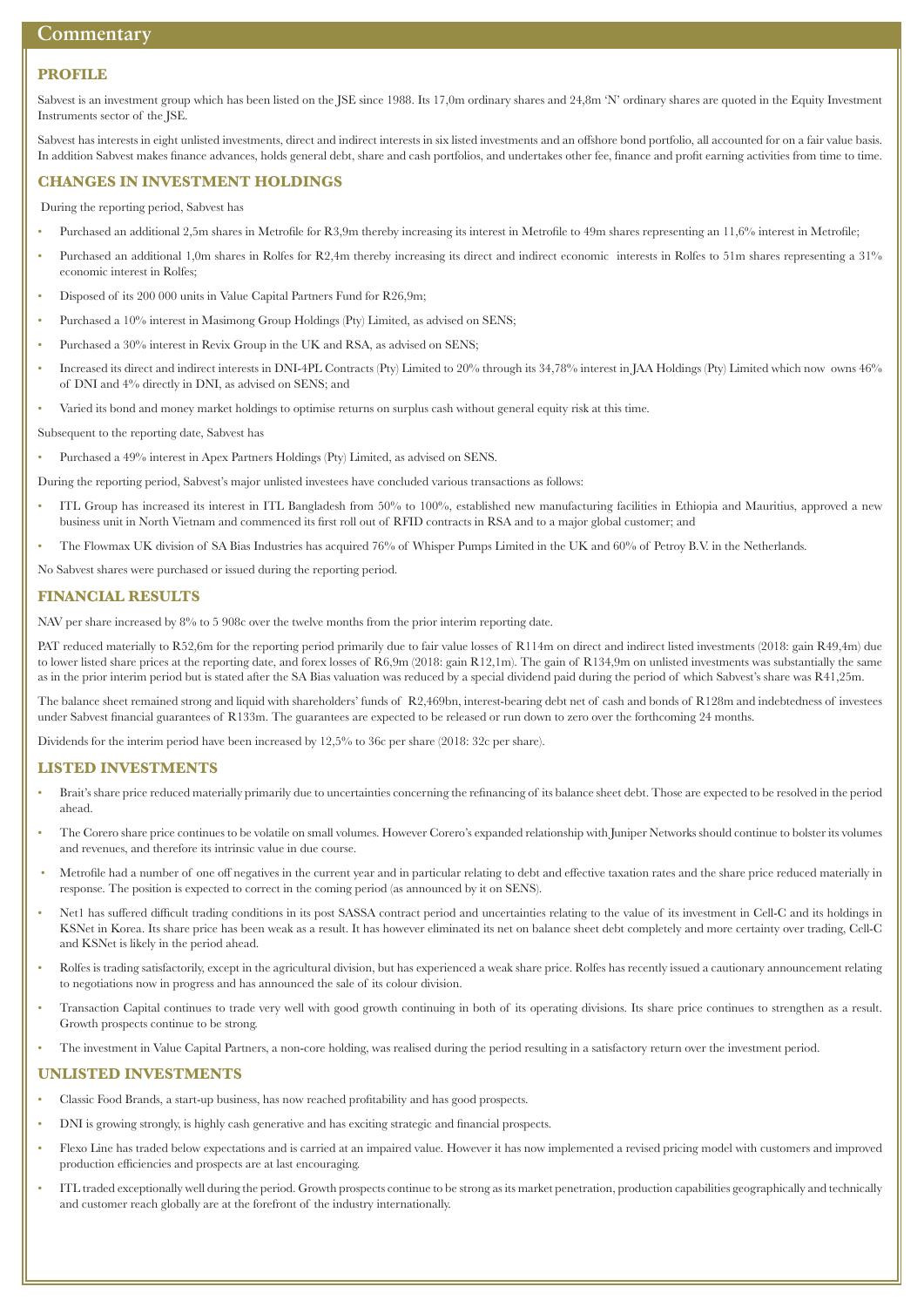#### **Commentary continued**

- Masimong has a portfolio of high performing growth assets and in particular its mining interests in Seriti Coal and Lephalale Coal and Power, and its agricultural interests in Mouton Citrus, Carmien Tea and Southern Cross grape and date farms. It has continuing new growth and investment opportunities as Masimong is one of the most highly regarded and preferred bidders/owners in these sectors in RSA. Sabvest will increase its investment in Masimong if the opportunity arises.
- Revix has launched its cryptocurrency portfolio application portal successfully and is focusing on gaining brand and functional recognition, traction and volumes internationally.
- SA Bias Industries had a fair overall performance in the period with its Flowmax UK fluid handling operations trading well but with weakness in its South African Narrowtex and ACM divisions. While Brexit uncertainty may temporarily impact trading, continued organic and acquisitive growth is expected in the Flowmax Group. Demand from South African industrial markets remains weak, however improvements to the business model in Narrowtex to further enhance export prospects should enable a return to growth in the coming year.
- Sunspray Food Ingredients continues to trade satisfactorily and achieve year on year growth in earnings.

Unlisted investments, except Revix and Masimong, are valued using the maintainable earnings model based on historic normalised EBITDA adjusted for future prospects if appropriate. EBITDA multiples are based on transaction multiples usual for small/medium cap private companies except for ITL which is at a higher international level but below recent transaction multiples. Each resulting calculation is then adjusted for cash/debt/equivalents to determine net EV. The multiples for this period are Classic 5, DNI 6,5, Flexo 4, ITL 9,25, SA Bias – Flowmax 6, Narrowtex 5, ACM 4, and Sunspray 5. Revix as a start-up is fully impaired. Masimong is carried at attributable NAV after its own fair value calculations of its holdings on a DCF basis, net of minority and liquidity discounts and deferred CGT, and audited.

#### **FUTURE INVESTMENTS**

Sabvest remains focused on unlisted investments but will also hold some listed investments where it is represented on the board and/or has influence to execute particular strategies. It may issue new shares but only if the value exchange in the capital allocation decision is compelling.

Sabvest anticipates making one further industrial investment in the period ahead and possibly increasing its interest in Masimong. Sabvest's current capital, with a conservative level of gearing to enhance returns, will then be fully invested.

#### **PARTNERSHIP PRINCIPLE**

Sabvest usually only invests alongside a family, operating or financial partner. Its current partners in each investment are recorded in the 2018 integrated annual report on its website.

#### **CAPITAL STRUCTURE**

Sabvest has formulated a proposal to simplify the groups' dual share structure and is in discussion with the JSE over its terms and acceptability. Shareholders will be advised further in due course.

#### **DIVIDENDS**

Dividends are determined relative to Sabvest's own cash flows from investments and services with a target of achieving a 10% compound growth rate in dividends over a period.

Dividends are considered twice annually The interim dividend proposed for the six months is 36c which is a 12,5% increase over the previous interim dividend of 32c.

#### **RELATED PARTIES**

Related party transactions exist between subsidiaries and the holding company, fellow subsidiaries and investee companies, and comprise fees, dividends and income.

Transactions with directors relate to fees and monies lent to the group by individuals and companies controlled by the directors.

#### **ACCOUNTING POLICIES**

The unaudited consolidated condensed interim financial statements (interim financials) have been prepared in accordance with and containing the information required on the Standard 34: Interim Financial Reporting as issued by the International Accounting Practices Standards Board (IASB), the SAICA Financial Reporting Guides issued by the Accounting Practices Committee and Financial Pronouncements issued by the Financial Reporting Council, the JSE Listings Requirements and the requirements of the Companies Act of South Africa.

These have been prepared on a historical cost basis, except for financial instruments and investments which are measured at fair value. The significant accounting policies and methods of computation are consistent in all material aspects of those applied in the previous financial year other than the adoption of various new standards.

The group has adopted IFRS16 – *Leases* with effect from 1 January 2019. IFRS16 – *Leases* sets out the principals of leases for both parties in a contract, ie, the customer (Lessee) and the supplier (Lessor). IFRS16 replaces the previous leases, IAS17 – *Leases and related interpretations*. As a practical expedient, IFRS 16 permits a lessee not to separate non-lease components, and instead account for any lease and associated non-lease components as a single arrangement. The group has used this practical expedient. The impact on the group's Condensed Consolidated Statement of Financial Position is the asset (the right of use for the leased premises) and the financial liability to pay rentals are capitalised and recognised. The impact on the group's Condensed Consolidated Statement of Comprehensive Income, is the depreciation and financial cost that replaces the rent charges under IFRS17.

There have been no material change in judgements or estimates of the amounts reported in prior reporting periods. The preparation of the interim financial statements were supervised by the Chief Financial Officer, R Pleaner, CA(SA), and are available for inspection at the group's registered office.

#### **RESTATEMENT OF COMPARATIVE INFORMATION**

The group has enhanced its disclosure of total operating costs by separating fixed and variable costs to enable shareholders to assess the variability of costs. The group has combined the direct transactional cost and investment acquisition costs into one line item, namely transactional costs. Neither of these have resulted in any changes to the total amounts reflected in the statements of financial position or comprehensive income.

#### **DIRECTORATE**

There have been no changes in the reporting period

#### **KING IVTM COMPLIANCE**

Sabvest's compliance report is on the Sabvest website and in the 2018 integrated annual report.